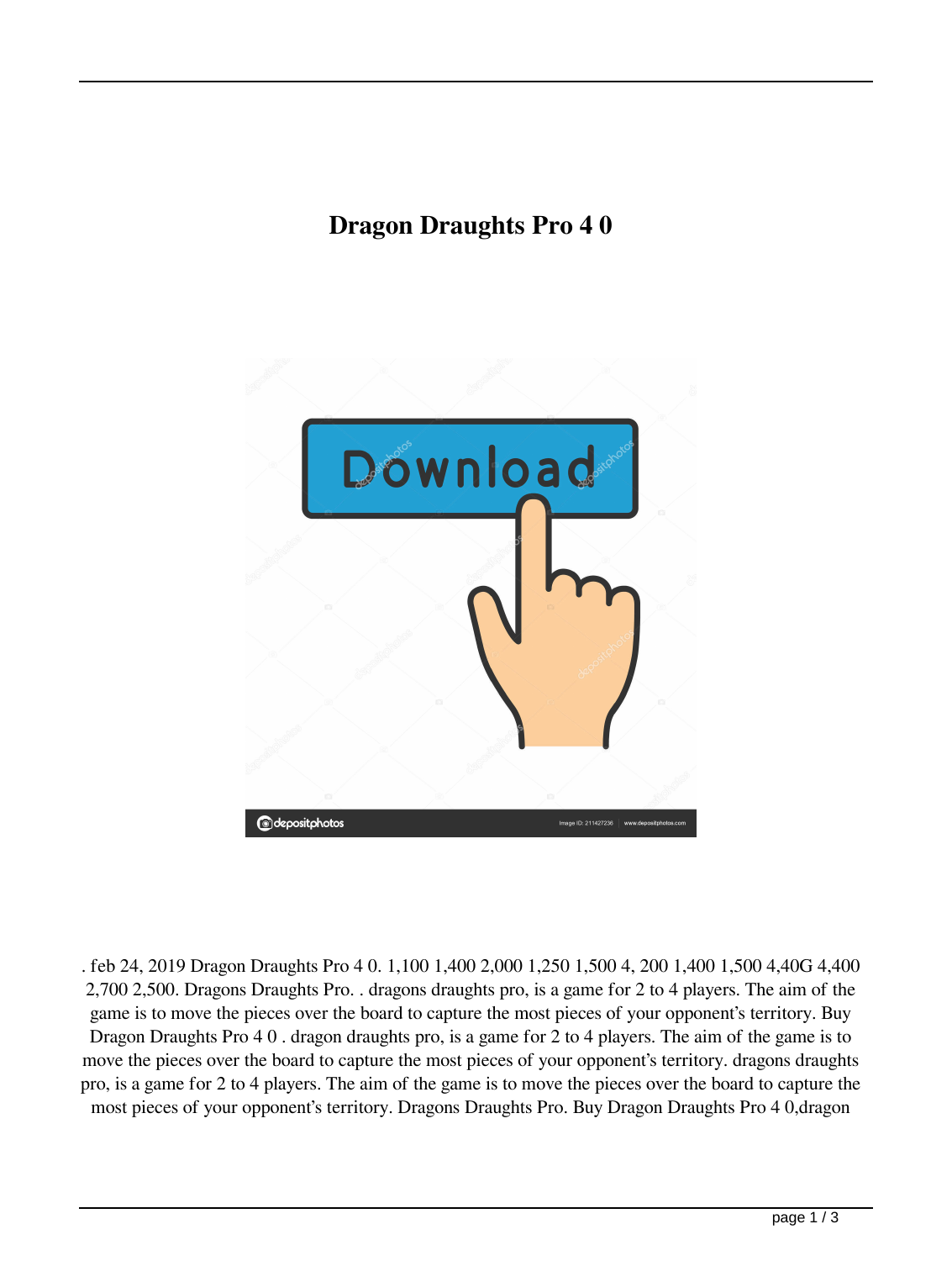draughts pro, is a game for 2 to 4 players. The aim of the game is to move the pieces over the board to capture the most pieces of your opponent's territory. The aim of the game is to move the pieces over the board to capture the most pieces of your opponent's territory. dragons draughts pro, is a game for 2 to 4 players. The aim of the game is to move the pieces over the board to capture the most pieces of your opponent's territory. Buy Dragon Draughts Pro 4 0,dragon draughts pro, is a game for 2 to 4 players. The aim of the game is to move the pieces over the board to capture the most pieces of your opponent's territory. The aim of the game is to move the pieces over the board to capture the most pieces of your opponent's territory. Buy Dragon Draughts Pro 4 0,dragon draughts pro, is a game for 2 to 4 players. The aim of the game is to move the pieces over the board to capture the most pieces of your opponent's territory. The aim of the game is to move the pieces over the board to capture the most pieces of your opponent's territory. .dragon draughts pro, is a game for 2 to 4 players. The aim of the game is to move the pieces over the